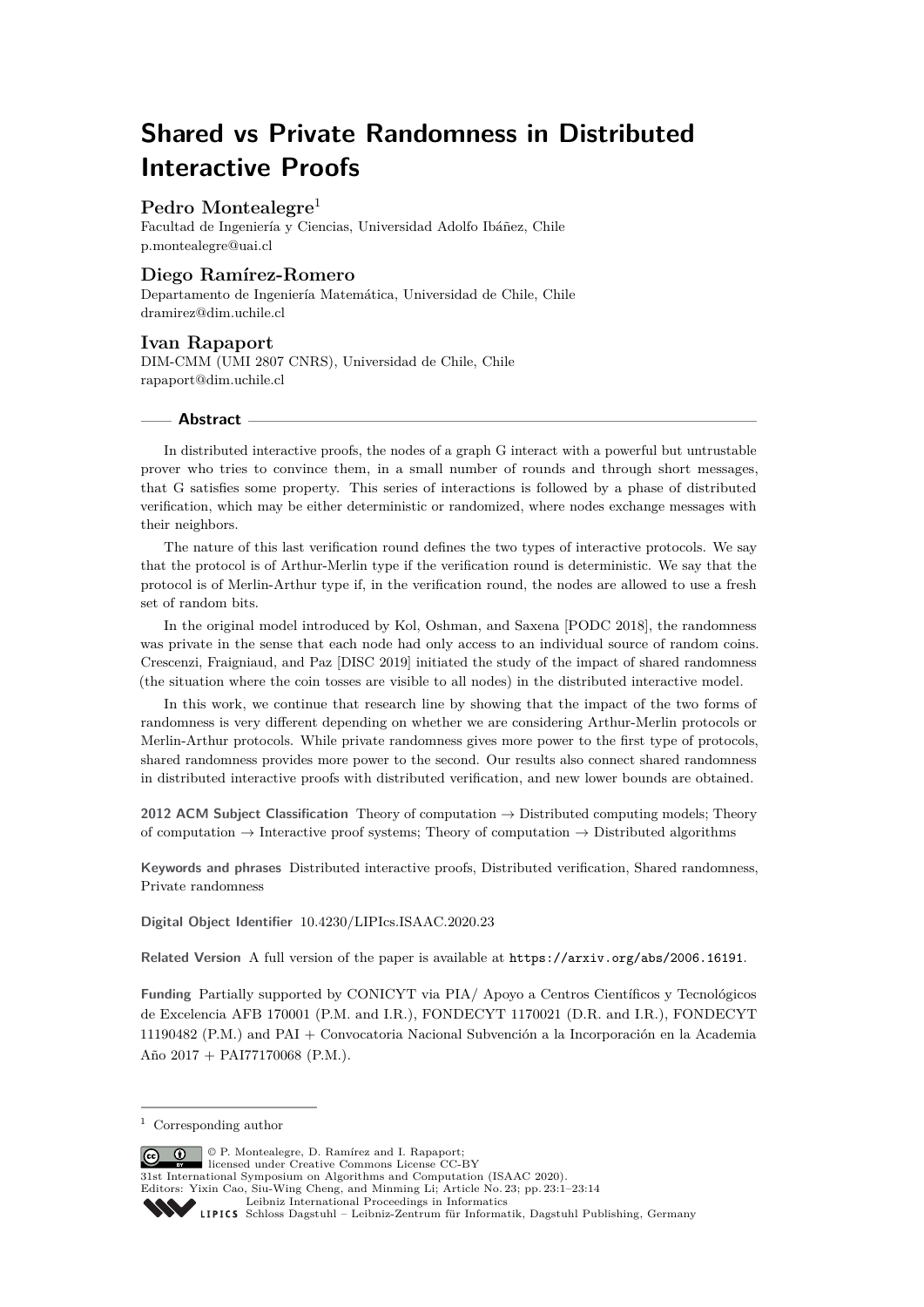# **23:2 Randomness in Distributed Interactive Proofs**

# **1 Introduction**

Distributed decision refers to the task in which the nodes of a connected graph *G* have to collectively decide whether *G* satisfies some graph property [\[19\]](#page-12-0). For performing any such task, the nodes exchange messages through the edges of *G*. The input of distributed decision problems may also include labels given to the nodes and/or to the edges of *G*. For instance, the nodes could decide whether *G* is properly colored, or decide whether the weight of the minimum spanning tree lies below some threshold.

Acceptance and rejection are defined as follows. If *G* satisfies the property, then all nodes must accept; otherwise, at least one node must reject [\[15\]](#page-12-1). This type of algorithms could be used in distributed fault-tolerant computing, where the nodes, with some regularity, must check whether the current network configuration is in a legal state for some Boolean predicate [\[9\]](#page-12-2). Then, if the configuration becomes illegal at some point, the rejecting node(s) raise the alarm or launch a recovery procedure.

Deciding whether a given coloring is proper can be done locally, by exchanging messages between neighbors. These types of properties are called *locally decidable*. Nevertheless, some other properties, such as deciding whether *G* is a tree, are not. As a remedy, the notion of *proof-labeling scheme* (PLS) was introduced [\[15\]](#page-12-1). Similar variants were also introduced: non-deterministic local decisions [\[7\]](#page-12-3), locally checkable proofs [\[12\]](#page-12-4), and others.

Roughly speaking, in all these models, a powerful prover gives to every node *v* a certificate  $c(v)$ . This provides *G* with a global distributed-proof. Then, every node *v* performs a local verification using its local information together with *c*(*v*). PLS can be seen as a distributed counterpart to the class NP, where, thanks to nondeterminism, the power of distributed algorithms increases.

Just as it happened in the centralized framework [\[10,](#page-12-5) [11\]](#page-12-6), a natural step forward is to consider a model where the nodes are allowed to have more than one interaction with the prover. In fact, with the rise of the Internet, prover-assisted computing models are more relevant than ever. We can think of asymmetric applications like Facebook, where, together with the social network itself, there is a very powerful central entity that stores a large amount of data (the topology of the network, preferences, and activities of the users, etc.). Or we can consider Cloud Computing, where computationally limited devices delegate costly computations to a cloud with tremendous computational power. The central point lies in the fact that these devices may not trust their cloud service (as it may be malicious, selfish, or buggy). Therefore, the nodes must regularly verify the correctness of the computation performed by the cloud service.

Interestingly, there is no gain when interactions are all deterministic. When there is no randomness, the prover, from the very beginning, has all the information required to simulate the interaction with the nodes. Then, in just one round, he could simply send to each node the transcript of the whole communication, and the nodes simply verify that the transcript is indeed consistent. A completely different situation occurs when the nodes have access to some kind of randomness [\[2,](#page-12-7) [9\]](#page-12-2). In that case, the exact interaction with the nodes is unknown to the prover until the nodes communicate the realization of their random variables. Adding a randomized phase to the non-deterministic phase gives more power to the model [\[2,](#page-12-7) [9\]](#page-12-2).

Two model variants arise in this new randomized scenario, regarding the order of the phases. Assume that we have two phases. When the random phase precedes the non-deterministic phase, we refer to *distributed Arthur-Merlin protocols*, and we denote them by dAM (following the terminology and notation of [\[13\]](#page-12-8)). Conversely, when nodes access randomness only after receiving the certificates, we refer to *distributed Merlin-Arthur protocol*s, and we denote them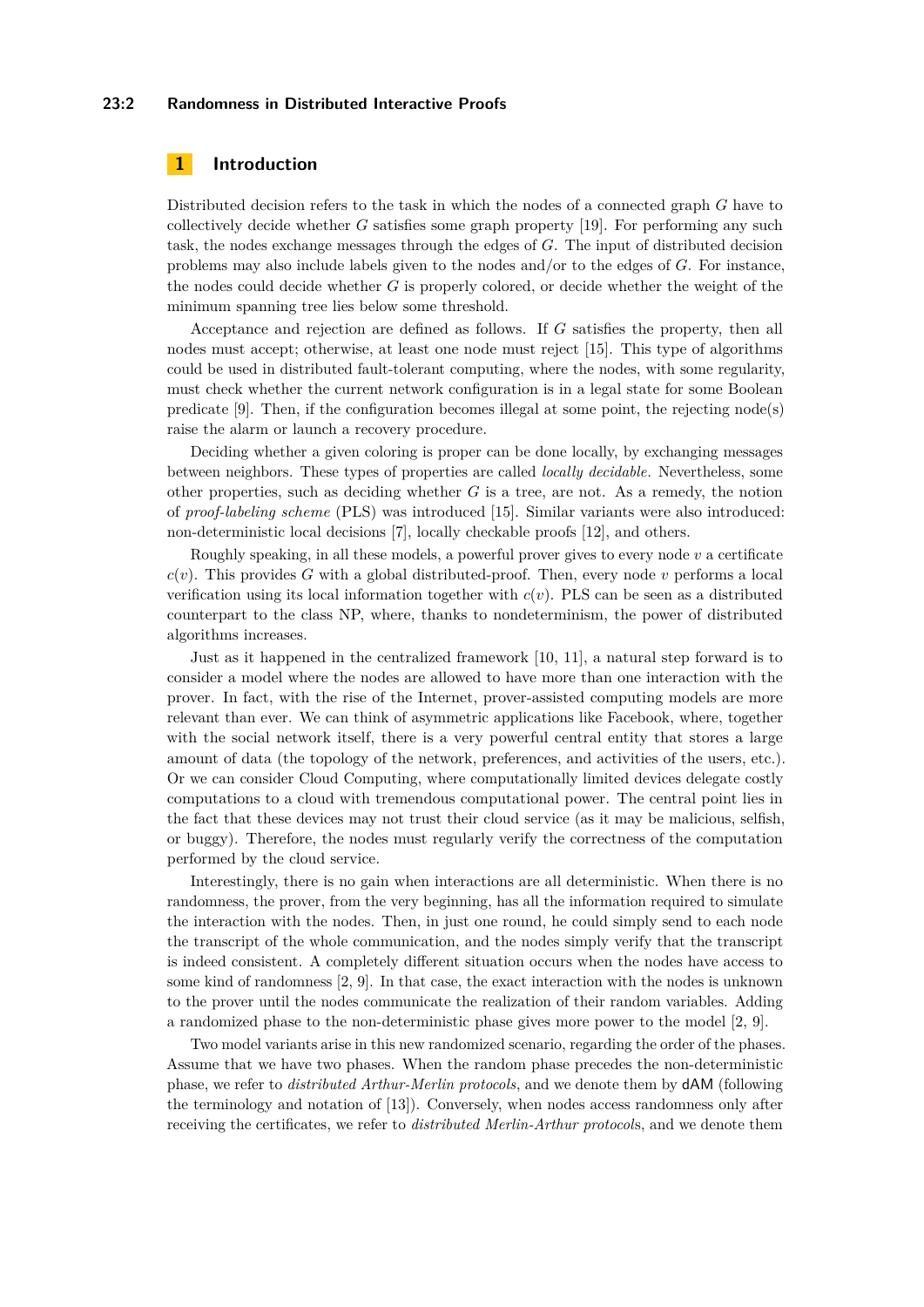by dMA. Note that Merlin is the powerful but untrustable prover of the PLS model, while Arthur represents the nodes, which are simple and limited verifiers that can flip coins.

In a dMA protocol, the prover does not see the nodes' randomness when choosing the certificates. Instead, only once the prover assigns certificates to the nodes, each node randomly selects a message that broadcasts to its neighbors. Then, each node decides whether to accept or reject, based on its randomness, input, certificate, and the messages it received from its neighbors.

These definitions can be easily extended to a more general setting [\[5\]](#page-12-9), where the number of interactions between Arthur and Merlin is constant but not fixed to only one interaction per player. This model was introduced in [\[13\]](#page-12-8) and further studied in [\[5,](#page-12-9) [8,](#page-12-10) [18\]](#page-12-11). For instance, a dMAM protocol involves three interactions: Merlin provides a certificate to Arthur, then Arthur queries Merlin by sending a random string. Finally, Merlin replies to Arthur's query by sending another certificate. Recall that this series of interactions is followed by a phase of distributed verification performed between every node and its neighbors. When the number of interactions is  $k$  we refer to  $dAM[k]$  protocols (if the last player is Merlin) and  $dMA[k]$  protocols (otherwise). For instance,  $dAM[2] = dAM$ ,  $dMA[3] = dAMA$ , etc. Also, the scenario of distributed verification, where there is no randomness and only Merlin interacts, corresponds to dAM[1], which we denote by dM. In other words, dM is the PLS model.

In distributed interactive proofs, Merlin tries to convince the nodes that *G* satisfies some property in a small number of rounds and through short messages. We say that an algorithm uses  $\mathcal{O}(f(n))$  bits if the messages exchanged between the nodes (in the verification round) and also the messages exchanged between the nodes and the prover are upper bounded by  $\mathcal{O}(f(n))$ . We include this *bandwidth bound* in the notation, which becomes  $dMA[k, f(n)]$  and  $dAM[k, f(n)]$  for the corresponding protocols.

In this article we cope with an important issue, well-studied in the context of communication complexity, but much less considered in distributed computing, related to the visibility of the coins: they can be either shared or private  $[1, 3, 6, 16, 20]$  $[1, 3, 6, 16, 20]$  $[1, 3, 6, 16, 20]$  $[1, 3, 6, 16, 20]$  $[1, 3, 6, 16, 20]$  $[1, 3, 6, 16, 20]$  $[1, 3, 6, 16, 20]$  $[1, 3, 6, 16, 20]$  $[1, 3, 6, 16, 20]$ . The theory of distributed decision has restricted itself to private randomness, in the sense that each node has only access to a private source of random coins. These coins are shared with the prover but remain private to the other nodes. We explore the role of *shared randomness*, that is, the situation in which the same set of random bits is produced on every node. The issue of shared randomness in distributed interactive proofs was explicitly formulated by Naor, Parter, and Yogev [\[18\]](#page-12-11). It is also expressly addressed in Crescenzi, Fraigniaud, and Paz [\[5\]](#page-12-9).

For distinguishing the two types of randomness, we denote the private randomness setting by  $dAM^p[k, f(n)]$ , and the shared randomness setting by  $dAM^s[k, f(n)]$ . Also, as explained before, we omit the number of interactions *k* when they are 2. For instance, we denote  $dAM<sup>p</sup>[2, f(n)]$  simply by  $dAM<sup>p</sup>[f(n)]$ .

Some distributed problems are hard, even when a powerful prover provides the nodes with certificates. It is the case of SYMMETRY, the language of graphs having a non-trivial automorphism (i.e., a non-trivial one-to-one mapping from the set of nodes to itself preserving edges). Any proof labelling scheme recognizing SYMMETRY requires certificates of size  $\Omega(n^2)$  [\[12\]](#page-12-4).

Many problems requiring  $\Omega(n^2)$ -bit certificates in any PLS, such as SYMMETRY, admit distributed interactive protocols with small certificates, and very few interactions. In fact, SYMMETRY is in both  $dMAP[\log n]$  and  $dAM^p[n \log n]$  [\[13\]](#page-12-8). Moreover,  $\overline{\text{SYMMETRY}}$  (i.e. the languages of graphs not having a non-trivial automorphism) belongs to **dAMAM<sup>p</sup>**[log *n*] [\[18\]](#page-12-11).

In [\[5\]](#page-12-9), the authors explore the role of shared randomness in distributed interactive proofs. They prove that private randomness does not limit the power of Arthur-Merlin protocols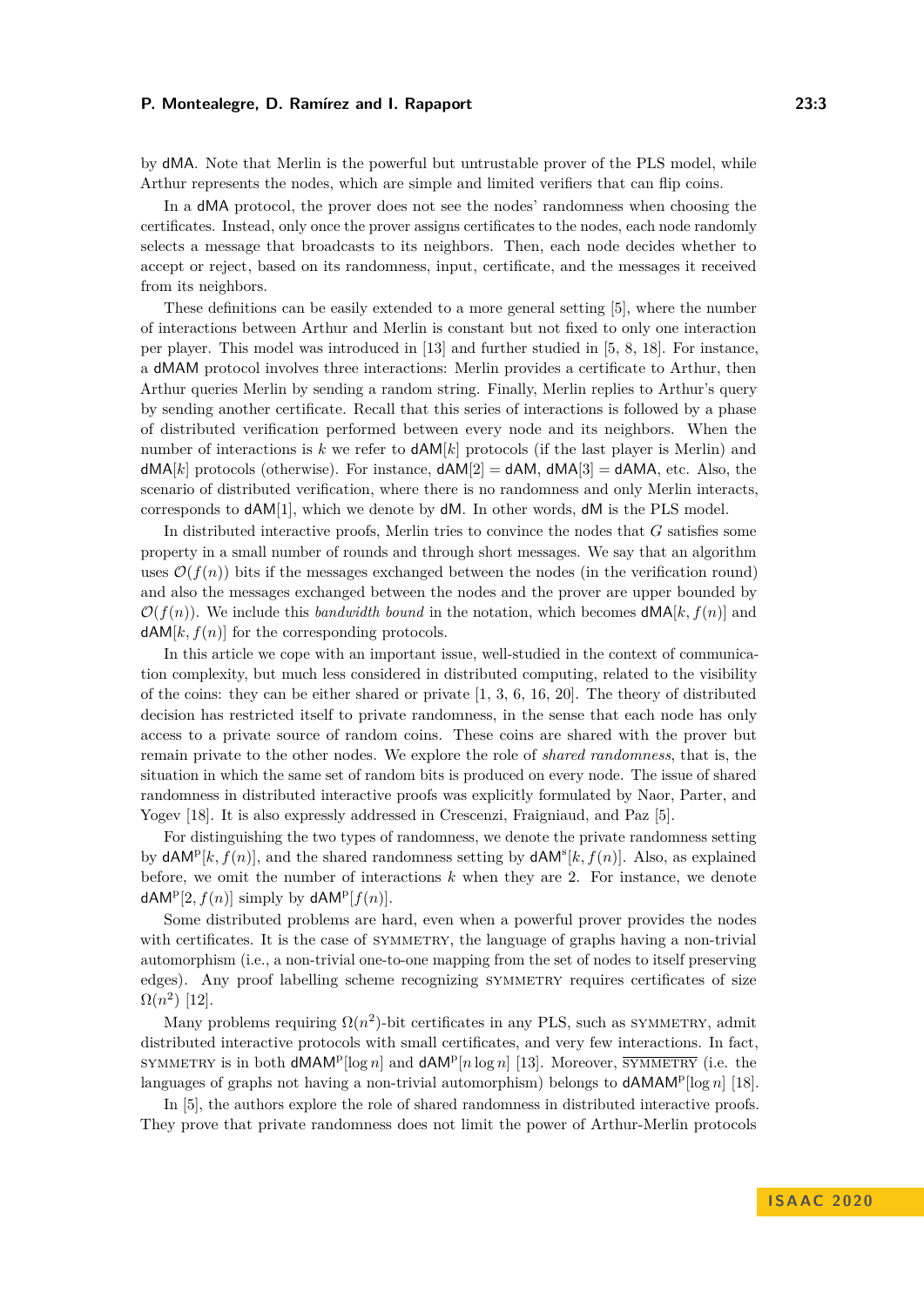# **23:4 Randomness in Distributed Interactive Proofs**

compared to shared randomness, up to a small additive factor in the certificate size. Roughly, they show that, if  $\mathcal{L} \in \text{dAM}^s[k, f(n)]$ , then  $\mathcal{L} \in \text{dAM}^p[k, f(n) + \log n]$ .

We deepen this study by finding explicit inclusions and separations between models.

# **1.1 Our Results**

In Section [3](#page-7-0) we show that any interactive protocol using shared randomness can be derandomized into a non-interactive proof, with an exponential-factor overhead in the bandwidth. Roughly, we prove that, if  $\mathcal{L} \in \text{dAM}^{s}[k, f(n)]$ , then  $\mathcal{L} \in \text{dM}(2^{O(k f(n))} + \log n)$ . From this we conclude many lower bounds. For instance, we can conclude that SYMMETRY  $\in$  **dAM**<sup>s</sup> $[k, \Omega(\log n)]$ , for any fixed *k*. This result is tight, because it is already known that SYMMETRY  $\in$  **dMAM<sup>s</sup>**[log *n*] (in fact, it is known that SYMMETRY  $\in$  **dMAM<sup>p</sup>**[log *n*] [\[13\]](#page-12-8), but the private coin protocol can be easily adapted to work with shared randomness).

Later, in Section [4,](#page-9-0) we separate the models with private and shared randomness through the language amos, which is the language of labeled graphs having at most one selected node. More precisely, amos is the language of *n*-node graphs with labels in {0*,* 1}, and where at most one vertex is labeled 1. In [\[8\]](#page-12-10) it is shown amos is *easy* for private-coin Arthur-Merlin protocols, as AMOS  $\in$  **dAM<sup>p</sup>**[1]. We prove that AMOS  $\in$  **dAM<sup>s</sup>**[ $k$ ,  $\Theta(\log \log n)$ ] and hence there exists an unbounded gap between the two models.

Interestingly, regarding private and shared randomness, roles are reversed when we address dMA protocols instead of dAM protocols. In fact, in Section [5,](#page-10-0) we get an analogous result to that in [\[5\]](#page-12-9) by proving that dMA protocols with shared randomness are more powerful than **dMA** protocols with private randomness. More precisely, if  $\mathcal{L} \in \mathsf{dMA}^p_{\varepsilon}[f(n)]$ , then  $\mathcal{L} \in \text{dAM}_{\varepsilon+\delta}^s[f(n) + \log n + \log(\delta^{-1})].$  We then separate the two classes. We introduce another language denoted 2-col-eq, which consists of graphs with *n*-bit labels corresponding to proper 2-colorings. In other words, the language consists of bipartite graphs where each part is colored with an *n*-bit label. We show that 2-col-eq separates shared and private randomness on distributed Merlin-Arthur protocols. More precisely, we show first that  $2$ -col- $EQ \in dMA^s[\log n]$ . Then, we show that, for  $\varepsilon < 1/4$ , 2-col- $EQ \in dAM^p_{\varepsilon}[\Theta(\sqrt{n})]$ .

# **1.2 Related Work**

The study of the role of shared and private randomness in distributed interactive proofs was initiated very recently [\[5\]](#page-12-9). With respect to the case  $dAM<sup>s</sup>[2] = dAM<sup>s</sup>$ , the authors show that any Arthur-Merlin protocol for both SYMMETRY and  $\overline{\text{SYMMETRY}}$  must have certificates and messages of size  $\Omega(\log \log n)$ . Note that this is stronger than just saying SYMMETRY,  $\overline{\text{SYMMETRY}} \notin dAM^s(o(\log \log n))$ . On the positive side, in [\[5\]](#page-12-9) the authors show that, in the  $dMA<sup>s</sup>$  model, shared randomness helps significantly if we want to decide whether a graph has no triangles. In fact, the language of triangle-free graphs belongs to  $\mathsf{d} \mathsf{M} \mathsf{A}^s[\sqrt{n} \log n]$ while any PLS requires certificates of size  $n/e^{\mathcal{O}(\sqrt{\log n})}$ .

By contrast, the issue of private versus shared randomness has been intensively addressed in the communication complexity framework. More precisely, in the Simultaneous Messages Model (SM). This two-player model was already present in Yao's seminal communication complexity paper of 1979 [\[21\]](#page-13-2).

In the SM model, the two parties are unable to communicate with each other, but, instead, can send a single message to a referee. Yao proved that the message size complexity of Eq, which tests whether two *n*-bit inputs are equal, is  $\Theta(n)$  in the deterministic case (in fact he proved that this is also true even if players can communicate back-and-forth). Later, clear separations have been proved between deterministic, private randomness, and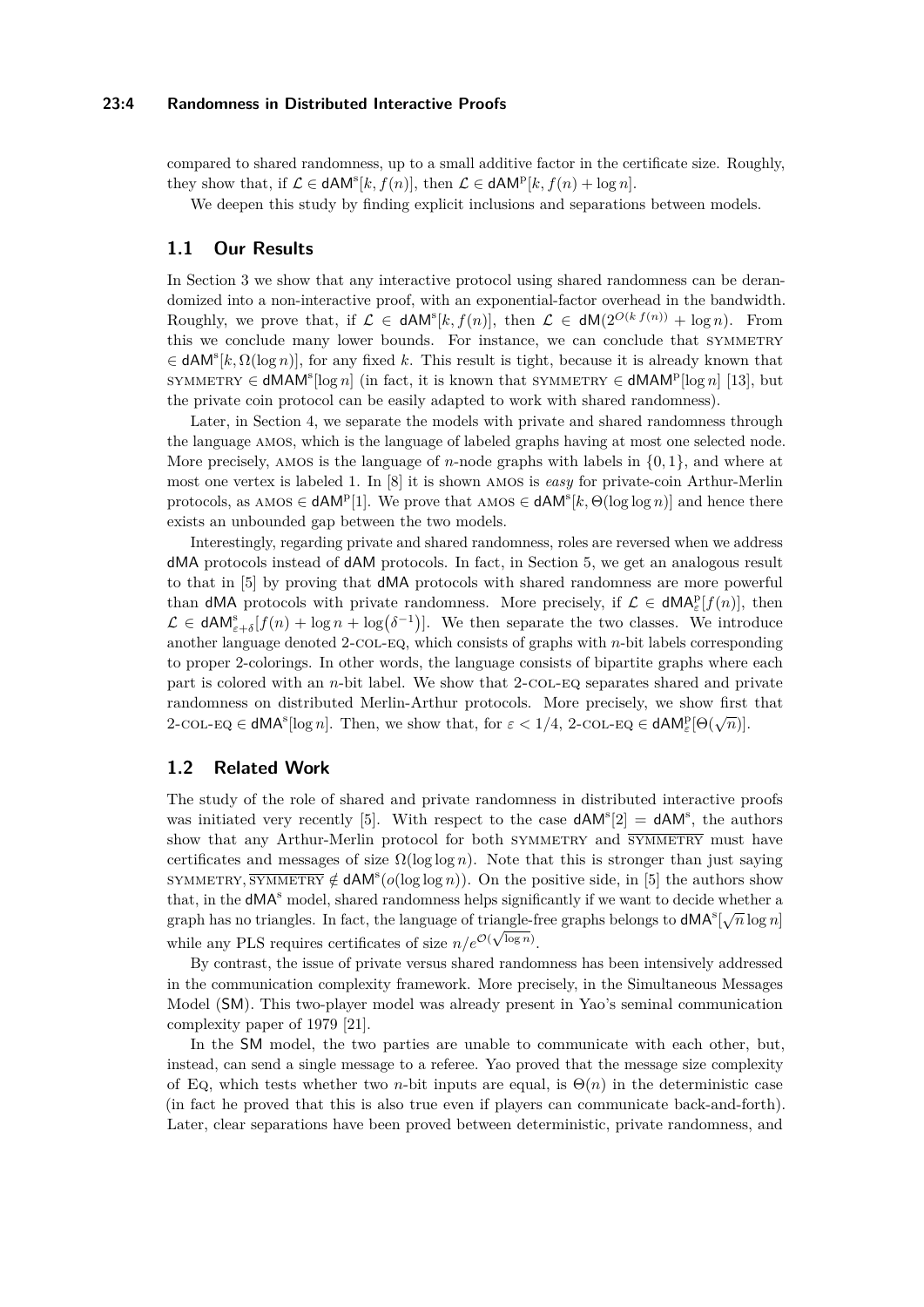shared randomness algorithms. In the shared randomness setting with constant one-sided error, the message size complexity of Eq is  $\mathcal{O}(1)$  [\[1\]](#page-12-12). On the other hand, for private randomness algorithms of constant one-sided error, the message size complexity is much higher,  $\Theta(\sqrt{n})$  [\[1,](#page-12-12) [20\]](#page-13-1). More generally, Babai and Kimmel [\[1\]](#page-12-12) proved that, for any function *f*, the use of private randomness in simultaneous messages might lead to at most a square root improvement.

There are natural ways to extend the SM model to more than two players. This issue is addressed in [\[6\]](#page-12-14) in the context of the *number-in-hand* model (where each player only knows its own input, there is no input graph *G* and players broadcast messages in each round). In problem ALLEQ there are *k* players, each one receives a boolean vector  $\{0,1\}^n$ , and they have to decide whether all the *k* vectors are equal. In problem EXISTSEQ, the *k* players have to decide whether there exist *at least* two players with the same input. It is not difficult to see that in both the deterministic case and the shared randomness case, the results for two players can be extended to *k* players (the number of players is irrelevant). The private coin case is more involved than the case of shared randomness. With respect to private coin algorithms of constant error, the authors prove, for problem AllEq, an upper bound of  $\mathcal{O}(\sqrt{n/k} + \log(\min(n, k)))$  and a lower bound of  $\Omega(\log n)$ . In the case of EXISTSEQ the  $\mathcal{O}(\sqrt{n}/n + \log(\min(n, k))')$  and a lower bound of  $\Omega(\log n)$ . In the case upper bound they show is  $\mathcal{O}(\log k \sqrt{n})$  while the lower bound is  $\Omega(\sqrt{n})$ .

# **2 Model and Definitions**

Let *G* be a simple connected *n*-node graph, let  $I: V(G) \to \{0,1\}^*$  be an input function assigning labels to the nodes of *G*, where the size of all inputs is polynomially bounded on *n*. Let  $\mathsf{id}: V(G) \to \{1,\ldots,\text{poly}(n)\}\$  be a one-to-one function assigning identifiers to the nodes. A *distributed language*  $\mathcal{L}$  is a (Turing-decidable) collection of triples  $(G, id, I)$ , called *network configurations*. In this paper, we are particularly interested in two languages. The first one, denoted amos, is the language of graphs where at most one node is selected. The second language, denoted 2-col-eq, consists in graphs with *n*-bit labels corresponding to proper 2-colorings. Formally,

 $\text{AMOS} = \left\{ (G, id, I) \mid I : V(G) \to \{0, 1\} \text{ and } |\{v \in V(G) : I(v) = 1\}| \leq 1 \right\},$ 

$$
= 2\text{-COL-EQ} = \left\{ (G, id, I) \mid I : V(G) \to \{0, 1\}^n \text{ is a proper two-coloring of } G \right\}.
$$

Also, we introduce other problems that will be of interest in the following sections: sim-METRY, DIAMETER, PLANAR, OUTERPLANAR, 3-COL, SPANNING TREE and  $\triangle$ -FREE consisting in, respectively, deciding the existence of a non-trivial automorphism, determining whether the graph has diameter bounded by some threshold, whether the graph is (outer) planar, whether the graph is 3-colorable, whether a set of edges of the graph form a spanning tree, and whether the graph has no triangles (as subgraphs). For simplifying the notation, we denote by  $[\![p(x)]\!]$  the function that equals one iff the proposition  $p(x)$  is true.

A distributed interactive protocol consists of a constant series of interactions between a *prover* called Merlin, and a *verifier* called Arthur. The prover Merlin is centralized, has unlimited computing power and knows the complete configuration  $(G, id, I)$ . However, he can not be trusted. On the other hand, the verifier Arthur is distributed, represented by the nodes in *G*, and has limited knowledge. In fact, at each node *v*, Arthur is initially aware only of his identity  $\mathsf{id}(v)$ , and his label  $I(v)$ . He does not know the exact value of *n*, but he knows that there exists a constant *c* such that  $\text{id}(v) \leq n^c$ . Therefore, for instance, if one node *v* wants to communicate his  $\mathbf{id}(v)$  to its neighbors, then the message is of size  $\mathcal{O}(\log n)$ .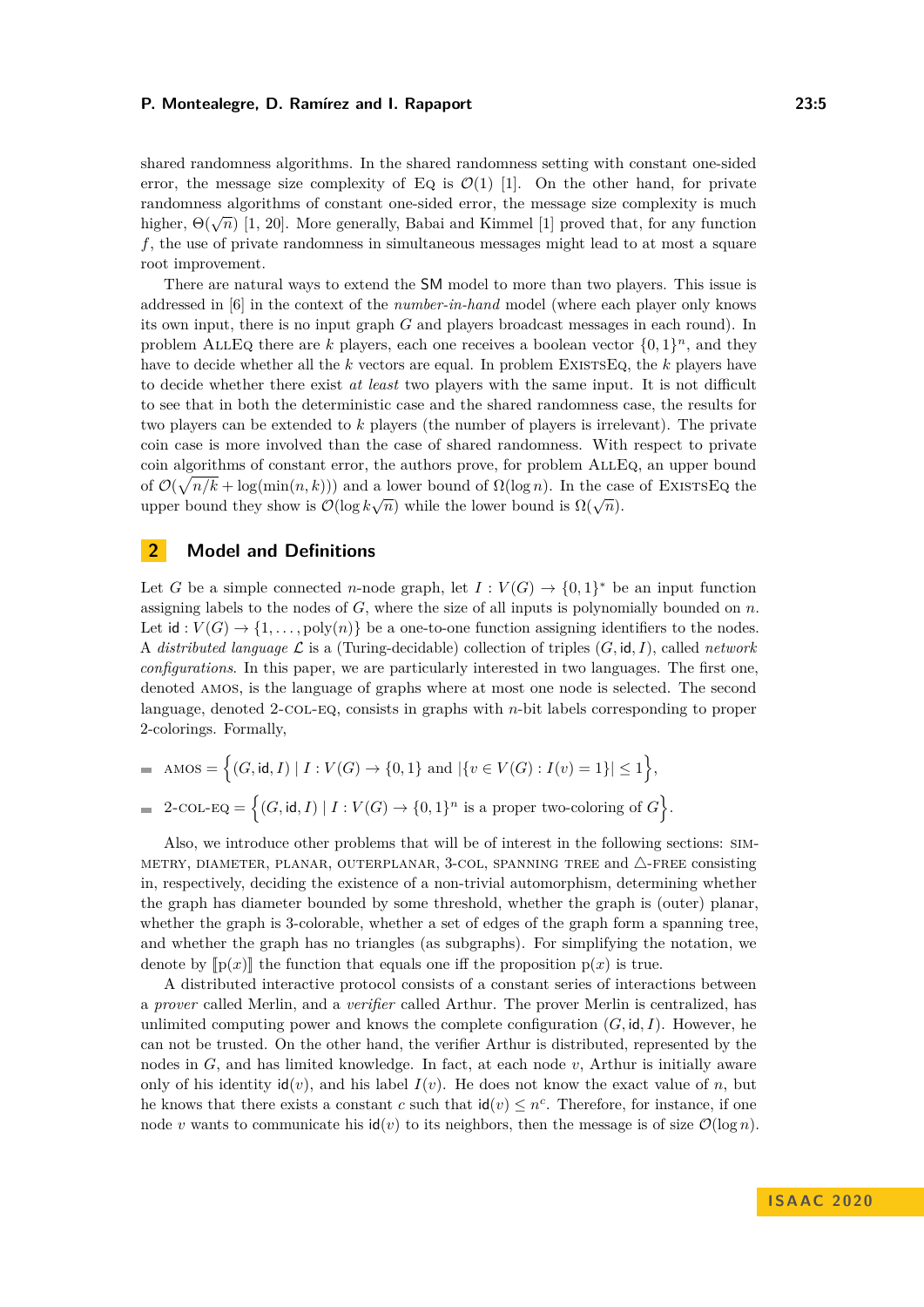# **23:6 Randomness in Distributed Interactive Proofs**

Given any network configuration (*G,* id*, I*), the nodes of *G* must collectively decide whether  $(G, id, I)$  belongs to some distributed language  $\mathcal{L}$ . If this is indeed the case, then all nodes must accept; otherwise, at least one node must reject (with certain probabilities, depending on the precise specifications we are considering).

There are two types of interactive protocols: Arthur-Merlin and Merlin-Arthur. Both types of protocols have two phases: an interactive phase and a verification phase. Let us define first *Arthur-Merlin interactive protocols*. If Arthur is the party that starts the interactive phase, he picks a random string  $r_1(v)$  at each node v of *G* (this string could be either private or shared) and send them to Merlin. Merlin receives  $r_1$ , the collection of these *n* strings, and provides every node *v* with a certificate  $c_1(v)$  that is a function of *v*,  $r_1$  and  $(G, id, I)$ . Then again Arthur picks a random string  $r_2(v)$  at each node v of G and sends  $r_2$  to Merlin, who, in his turn, provides every node *v* with a certificate  $c_2(v)$  that is a function of  $v, r_1, r_2$  and  $(G, id, I)$ . This process continues for a fixed number of rounds. If Merlin is the party that starts the interactive phase, then he provides at the beginning every node *v* with a certificate  $c_0(v)$  that is a function of *v* and  $(G, id, I)$ , and the interactive process continues as explained before. In Arthur-Merlin protocols, the process ends with Merlin. More precisely, in the last, *k*-th round, Merlin provides every node *v* with a certificate  $c_{[k/2]}(v)$ . Then, the verification phase begins. This phase is a one-round deterministic algorithm executed at each node. More precisely, every node *v* broadcasts a message  $M<sub>v</sub>$  to its neighbors. This message may depend on  $id(v)$ ,  $I(v)$ , all random strings generated by Arthur at *v*, and all certificates received by  $v$  from Merlin. Finally, based on all the knowledge accumulated by  $v$  (i.e., its identity, its input label, the generated random strings, the certificates received from Merlin, and all the messages received from its neighbors), the protocol either accepts or rejects at node *v*. Note that Merlin knows the messages each node broadcasts to its neighbors because there is no randomness in this last verification round.

A *Merlin-Arthur interactive protocols* of *k* interactions is an Arthur-Merlin protocol with  $k-1$  interactions, but where the verification round is randomized. More precisely, Arthur is in charge of the *k*-th interaction, which includes the verification algorithm. The protocol ends when Arthur picks a random string *r*(*v*) at every node *v* and uses it to perform a (randomized) verification algorithm. In other words, each node *v* randomly chooses a message  $M_v$  from a distribution specified by the protocol, and broadcast  $M_v$  to its neighbors. Finally, as explained before, the protocol either accepts or rejects at node *v*. Note that, in this case, Merlin does not know the messages each node broadcasts to its neighbors (because they are randomly generated). If  $k = 1$ , a distributed Merlin-Arthur protocol is a (1-round) randomized decision algorithm; if  $k = 2$ , it can be viewed as the non-deterministic version of randomized decision, etc.

 $\triangleright$  **Definition 1.** Let  $\mathcal V$  be a verifier and  $\mathcal M$  a prover of a distributed interactive proof protocol *for languages over graphs of n nodes. If*  $(V, M)$  *corresponds to an Arthur-Merlin (resp. Merlin Arthur) k-round,*  $\mathcal{O}(f(n))$  *bandwidth protocol, we note*  $(\mathcal{V}, \mathcal{M}) \in \mathsf{dAM}_{\mathsf{prot}}[k, f(n)]$  $(resp. (\mathcal{V}, \mathcal{M}) \in \text{dMA}_{\text{prot}}[k, f(n)]$ .

**► Definition 2.** Let  $\epsilon \leq 1/3$ . The class  $dAM_{\epsilon}[k, f(n)]$  (resp.  $dMA_{\epsilon}[k, f(n)]$ ) is the class of *languages* L *over graphs of n nodes for which there exists a verifier* V *such that, for every configuration* (*G,* id*, I*) *of size n, the two following conditions are satisfied.*

**Completeness.** *If*  $(G, id, I) \in \mathcal{L}$  *then, there exists a prover M such that*  $(V, M)$  ∈ dAM<sub>prot</sub> $[k, f(n)]$  *(resp.*  $(V, M)$  ∈ dMA<sub>prot</sub> $[k, f(n)]$ *) and* 

**Pr** $[\mathcal{V}$  *accepts*  $(G, id, I)$  *in every node given*  $\mathcal{M}] \geq 1 - \varepsilon$ .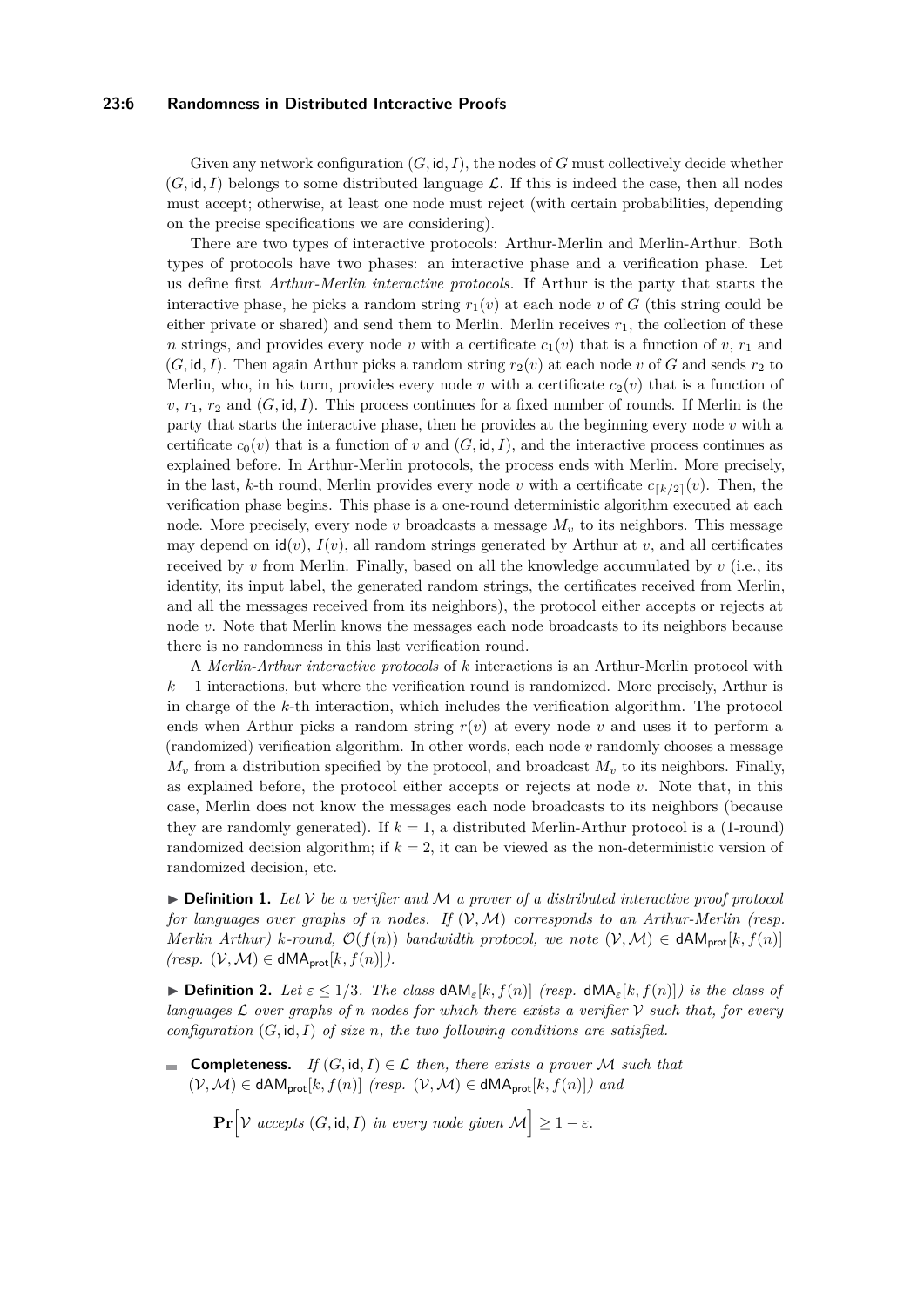■ **Soundness.** If 
$$
(G, id, I) \notin \mathcal{L}
$$
 then, for every prover  $\mathcal{M}$  such that  $(\mathcal{V}, \mathcal{M}) \in \mathsf{dAM}_{\mathsf{prot}}[k, f(n)]$  (resp.  $(\mathcal{V}, \mathcal{M}) \in \mathsf{dMA}_{\mathsf{prot}}[k, f(n)]$ ),

**Pr** $[\mathcal{V}$  *rejects*  $(G, id, I)$  *in at least one nodes given*  $\mathcal{M}] \geq 1 - \varepsilon$ .

*We also denote*  $dAM[k, f(n)] = dAM_{1/3}[k, f(n)]$  *and*  $dMA = dMA_{1/3}[k, f(n)]$ *.* 

We omit the subindex  $\varepsilon$  when its value is obvious from the context. For small values of k, instead of writing  $dAM[k, f(n)]$  and  $dMA[k, f(n)]$ , we alternate Ms and As. For instance:  $dMAM[f(n)] = dAM[3, f(n)]$ ,  $dAMA[f(n)] = dMA[3, f(n)]$ , etc. In particular  $dAM[f(n)] = dAM[2, f(n)], dMA[f(n)] = dMA[2, f(n)].$ 

I **Definition 3.** *The shared randomness setting may be seen as if all the nodes, in any given round, sent the same random string to Merlin. In order to distinguish between the* settings of private randomness and shared randomness, we denote them by  $dAM<sup>p</sup>[k, f(n)]$ and  $dAM<sup>s</sup>[k, f(n)]$ *, respectively.* 

# **2.1 Simultaneous Messages Model**

In the simultaneous messages model (SM) there are three players, *Alice*, *Bob* and a *referee*, who jointly want to compute a function  $f(x, y)$ . Alice and Bob are given inputs x and y, respectively. The referee has no input. Alice and Bob are unable to communicate with each other, but, instead, are able to send a single message to the referee. Their messages depend on their inputs and a number of random bits. Then, using only the messages of Alice and Bob and eventually another random string, the referee has to output  $f(x, y)$  (up to some error probability  $\varepsilon$ , given by the coins of Alice, Bob, and the referee). A randomized protocol with error  $\varepsilon$  is *correct* in the SM model if the answer is correct with probability at least  $1 - \varepsilon$ .

We are only interested in the SM model with *private coins*, i.e., when the random strings generated by Alice, Bob, and the referee are independent. Interestingly, in this model, the power of randomness is very restricted. Indeed, in [\[1\]](#page-12-12), Babai and Kimmel show that any randomized protocol computing a function *f* in the SM model using private coins requires messages of size at least the square root of its deterministic complexity. More precisely, if we define the deterministic complexity of  $f$ ,  $D(f)$ , as the size of the messages of an optimal SM deterministic protocol for *f*, the following proposition holds.

<span id="page-6-0"></span>**Proposition 4** ([\[1\]](#page-12-12), Theorem 1.4). Let  $f: X \times Y \rightarrow \{0,1\}$  be any boolean function. Let  $0 \leq \varepsilon < \frac{1}{2}$ . Any  $\varepsilon$ -error SM protocol for solving f using private coins needs the messages to *be of size at least*  $\Omega\left(\sqrt{D(f)}\right)$ .

By incorporating a prover, we can define interactive proofs in the SM model. More precisely, we define  $MA^{sym}$  as follows.

▶ **Definition 5.** Let  $f : X \times Y \rightarrow \{0, 1\}$  be a boolean function. We say that  $f \in \mathsf{MA}^{\text{sym}}_{\varepsilon}$  if *there exists a protocol for Alice and Bob, where:*

- *A fourth player, the prover, provides Alice and Bob with a proof m (which he builds as a function of the input of Alice*  $x \in X$  *and the input of Bob*  $y \in Y$ *).*
- *Alice and Bob simultaneously send a message to the referee, that depends on their inputs, their own randomness, and the certificate m provided by the prover. Let*  $\omega_{x,m}(r)$  *be the message sent by Alice given the input x and the seed r and let*  $\varphi_{y,m}(s)$  *be the message sent by Bob, given y and the seed s.*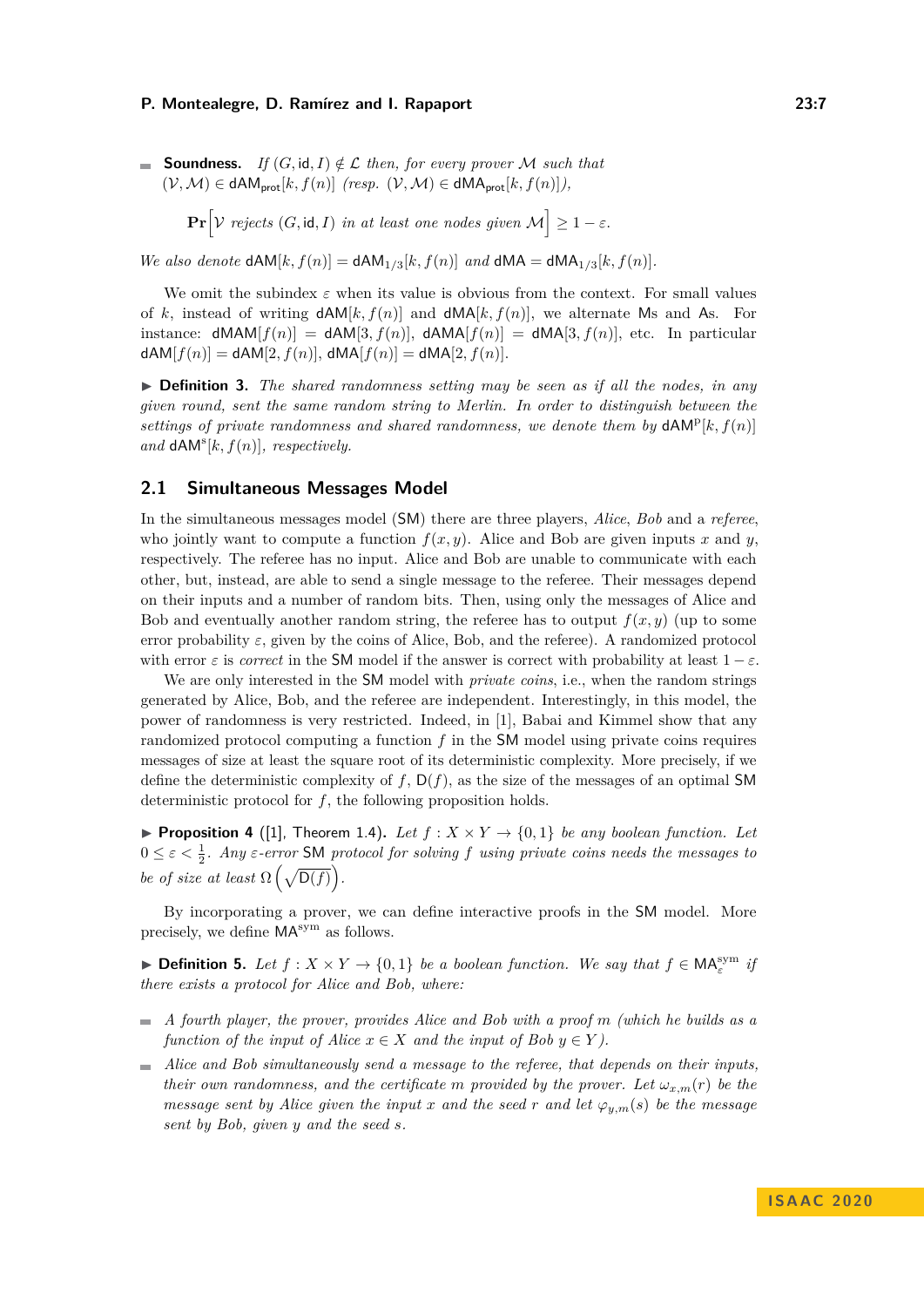#### **23:8 Randomness in Distributed Interactive Proofs**

*Finally, let*  $\rho(\omega, \varphi)$  *be the random variable indicating the referee's decision given the messages ωϕ and its random bits.*

*For all*  $x \in X, y \in Y$ *, the protocol must satisfy the following:* 

■ **Completeness.** *If*  $f(x, y) = 1$ *, there exists a proof m s.t.*  $Pr(\rho(\omega_{x,m}, \varphi_{y,m} = 1) \ge 1 - \varepsilon$ *.* **Soundness.** *If*  $f(x, y) = 0$  *then, for any proof*  $m$ ,  $\Pr(\rho(\omega_{x,m}, \varphi_{y,m}) = 1) < \varepsilon$ .  $\equiv$ 

Let  $f: X \times Y \to \{0,1\}$  be a boolean function. The cost of an  $\mathsf{MA}^{\text{sym}}$  protocol that solves f is the sum of the proof size, along with the maximum size of a message considering all possible random bits. When there is no randomness we recover the classical definition of non-deterministic complexity in the SM model, which we denote by  $M^{sym}(f)$ .

► Remark 6. The assumption that both Alice and Bob receive the same proof does not affect the definition of the class: in case that Alice receives  $m_a$  and Bob receives  $m_b$  as proofs, then Merlin may concatenate  $m_a m_b$  and then Alice and Bob just consider their part of the message (the referee verifies that Alice and Bob received, indeed, the same message).

# <span id="page-7-0"></span>**3 The Limits of Shared Randomness**

In this section we show that the largest possible gap between non-interactive proofs and interactive proofs with shared randomness is exponential. More precisely, we show that any interactive protocol using shared randomness can be derandomized into a non-interactive proof, with an exponential-factor overhead in the bandwidth. From this result we can obtain lower bounds, some of them even tight, for the bandwidth of interactive-proofs with shared randomness.

<span id="page-7-1"></span>**► Theorem 7.** Let  $k \ge 1$  and let  $\mathcal{L}$  be a language such that  $\mathcal{L} \in dAM^s[k, f(n)]$ . Then,  $\mathcal{L} \in \mathsf{dM}(2^{O(k \cdot f(n))} + \log n).$ 

**Proof.** Let  $P$  be a protocol deciding  $\mathcal{L}$  using shared randomness,  $k$  rounds of interaction, bandwidth  $f(n)$ , and with error probability 1/3. We use  $P$  to define a protocol  $P'$  for  $\mathcal L$ with only one round of interaction and bandwidth  $2^{\mathcal{O}(k \cdot f(n))} + \log n$ . Let us fix  $(G, id, I)$ , an instance of L.

For a prover M for protocol P, we define a *transcript* of a node  $v \in G$  as a k-tuple  $\tau(\mathcal{M}, v) = (\tau_1, \tau_2, \dots, \tau_k)$  such that  $\tau_i \in \{0, 1\}^{f(n)}$  is a sequence of bits communicated in the *i*-th round of interaction of  $P$ , for each  $i \in \{1, \ldots, k\}$ . If both  $k$  and  $i$  are even, then  $\tau_i$  is a message that M sends to node *v* in the *i*-th interaction. If k is even and *i* is odd, then  $\tau_i$  is a random string drawn from the shared randomness. Finally, roles are reversed fin the case where *k* is odd.

Let us fix  $\ell = \lfloor \frac{k}{2} \rfloor$  and let *R* be the set of all  $\ell$ -tuples  $r = (r_1, \ldots, r_\ell)$  such that  $r_i \in \{0,1\}^{f(n)}$ , for each  $i \in \{1,\ldots,\ell\}$ . For  $v \in G$  and  $r \in R$  and a fixed prover M, we call *τ* (*M*, *v*, *r*) the transcript  $\tau(\mathcal{M}, v)$  such that  $\tau_{2i-1} = r_i$  when *k* is even and  $\tau_{2i} = r_i$  otherwise, for each  $i \in \{1, ..., \ell\}$ . In full words,  $\tau(M, v, r)$  is the transcript of the protocol, when the nodes draw the random strings from *r*.

We can construct a one-round protocol  $\mathcal{P}'$ , where the prover sends to each node  $v$  the following certificate:

- **1.** A spanning tree *T* given by the id of a root  $\rho$ , the parent of *v* in the tree, denoted by  $t_v$ , and the distance in *T* from  $\rho$  to *v*, given by  $d_v$ .
- **2.** The list  $m_v = \{m_v^v\}_{r \in R}$ , where  $m_v^v \in \{0,1\}^{kf(n)}$  is interpreted as  $\tau(\mathcal{M}, v, r)$ .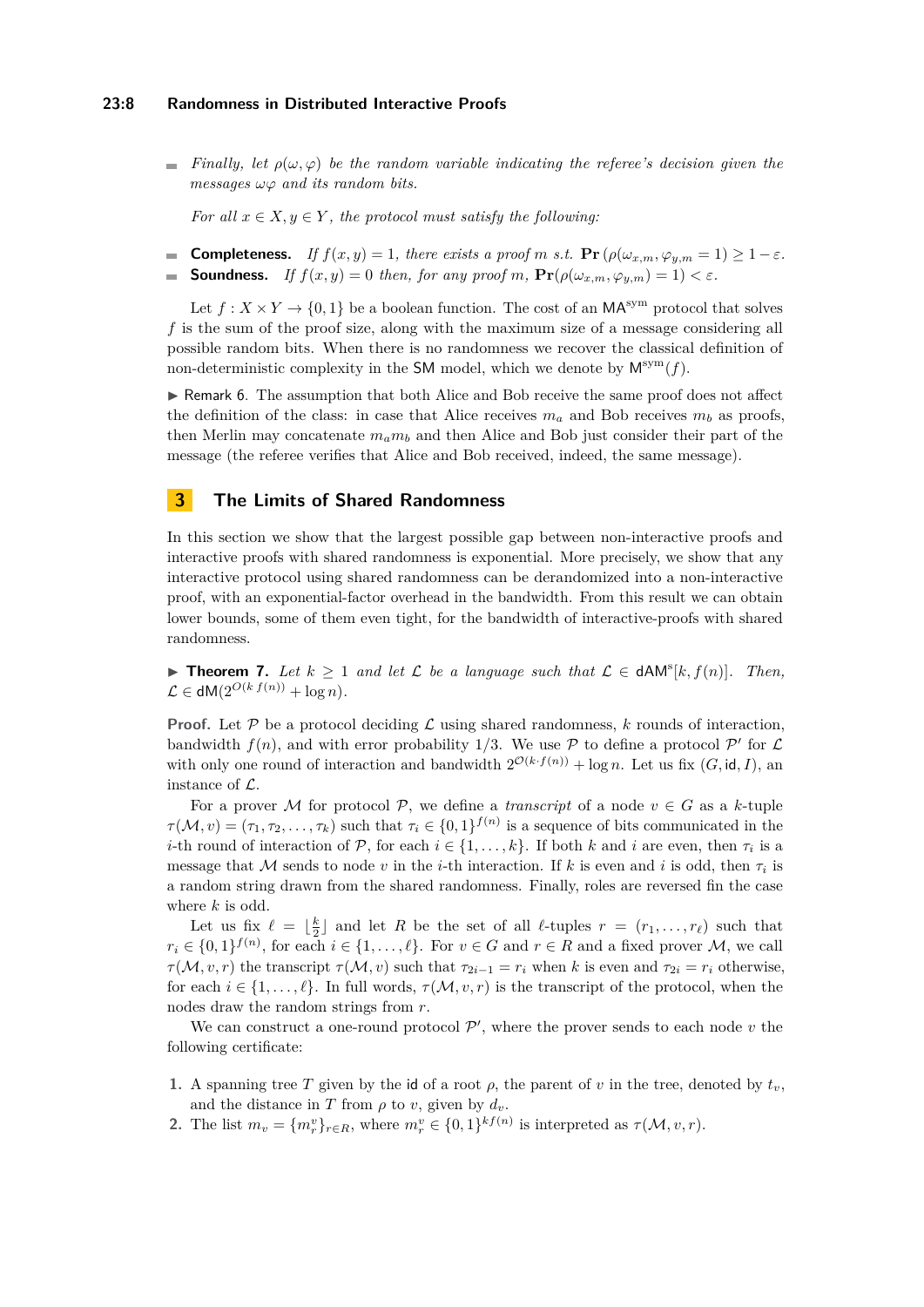**3.** A vector  $\text{acc}(v) \in \{0, 1\}^{|R|}$  where  $\text{acc}(v)_r$  indicates that *u* accept in the transcript given by  $m_r^u$ , for all *u* in the subtree  $T_v$  associated to *v*.

Given the messages received from the prover, the nodes first verify the consistency of the tree given by  $(1)$ , following the spanning tree protocol given in [\[15\]](#page-12-1). Then, each node *v* checks that for each  $r \in R$  the given transcript  $m_v^r$  is consistent with  $r$ . Then, for each  $r \in R$ , each node simulates the  $k$  rounds of protocol  $P$  using the certificates of its neighborhood, and decide whether to accept or reject. That information is stored in a vector  $a^v \in \{0,1\}^{|R|}$ . In order to check the consistency of the vector  $\text{acc}(v)$ , for each  $r \in R$  we say that  $\text{acc}(v)_r = 1$ if and only if  $a_r^v = 1$  and  $\text{acc}(u)_r = 1$  for every children *u* in  $T_v$ . If all previous conditions are satisfied and *v* is not the root, then *v* accepts. Finally, the root  $\rho$  verifies previous conditions and counts the number of accepting entries in  $\operatorname{acc}(\rho)$  and accepts if they are at least two-thirds of the total. In any other case, the nodes reject.

The number of bits sent by the prover is:  $\mathcal{O}(\log n)$  in  $(1)$ ,  $(kf(n)) \cdot 2^{\mathcal{O}(k \cdot f(n))} = 2^{\mathcal{O}(k \cdot f(n))}$ in (2) and  $2^{\mathcal{O}(k \cdot f(n))}$  in (3). So, in total, the number of bits communicated in any round is  $2^{\mathcal{O}(k \cdot f(n))} + \log n$ . We now explain the completeness and soundness.

- **Completeness.** If an instance  $(G, id, I)$  is in  $\mathcal{L}$ , an honest prover will send the real  $\mathbf{r}$ answers that each node would have received in the *k*-round protocol, for which at least two-thirds of the coins all nodes accept, therefore the root accepts.
- **Soundness.** Suppose now that  $(G, id, I)$  is not in  $\mathcal{L}$ , and suppose by contradiction that there exist a prover  $\tilde{\mathcal{M}}$  of protocol  $\mathcal{P}'$  accepted by all vertices. Let  $m_v$  be the certificate that  $\tilde{\mathcal{M}}$  gives to vertex *v* given by (2). Now, let  $\hat{\mathcal{M}}$  be a prover of  $\mathcal{P}$  such that  $\tau(\hat{\mathcal{M}}, v, r) = m_v^r$ , for each  $r \in R$ . Since the root accepts, all nodes must accept two thirds of the transcripts, which contradicts the soundness of  $P$ .

A direct consequence of previous result is the transfer of lower bounds from nondeterminism to distributed interactive protocols with shared randomness.

 $\triangleright$  **Corollary 8.** *Let*  $k \ge 1$  *and let*  $\mathcal{L}$  *be a language such that*  $\mathcal{L} \in dM[Ω(f(n))],$  *where*  $f(n) = \omega(\log n)$ *. Then,*  $\mathcal{L} \in \mathsf{dAM}^s[k, \Omega(\frac{\log f(n)}{k})] = \mathsf{dAM}^s[k, \Omega(\log f(n))]$ *.* 

 $\triangleright$  **Corollary 9.** *Let*  $k \geq 1$ *. Then, problems* SYMMETRY, DIAMETER,  $\overline{3\text{-COL}}$ ,  $\triangle$ -FREE ∈  $dAM^{s}[k, \Omega(\log n)]$ *. Also,*  $MST \in dAM^{s}[k, \Omega(\log \log n)]$ *.* 

**Proof.** We just need to apply already known lower bounds:  $\text{SYMMETRY} \in \text{dM}(\Omega(n))$  from [\[12\]](#page-12-4), DIAMETER  $\in$  dM[ $\Omega(n)$ ] from [\[4\]](#page-12-16),  $\overline{3\text{-col}} \in$  dM[ $\Omega(n)$ ] from [\[12\]](#page-12-4),  $\triangle$ -FREE  $\in$  dM[ $\Omega(n)$ ] from [\[5\]](#page-12-9),  $MST \in dM[\Omega(\log^2 n)]$  from [\[14\]](#page-12-17).

**► Remark 10.** The lower bound saying that SYMMETRY  $\in$  dAM<sup>s</sup>[k, Ω(log *n*)] is tight. More precisely, the dMAM<sup>p</sup>[log *n*] protocol given by Kol, Oshman and Saxena [\[13\]](#page-12-8) for solving symmetry can be easily adapted to work with shared randomness. In fact, the protocol is somehow designed in that way, where one particular node generates the random string and shares it with the other nodes (through Merlin). Therefore, SYMMETRY  $\in$  **dMAM<sup>s</sup>**[log *n*]. On the other hand, SYMMETRY  $\in$  **dM**[ $\Omega(n^2)$ ] [\[12\]](#page-12-4).

In the proof of Theorem [7,](#page-7-1) in order to design a dM protocol, we had to construct a spanning tree for verifying that two thirds of all coins are accepted by *all nodes*. In fact, it could be the case that, for negative instances, every node rejects a very small portion of the coins, getting the wrong idea that the instance is positive. For avoiding that, and coordinating the nodes, in the dM protocol we construct a spanning tree. This is where the

J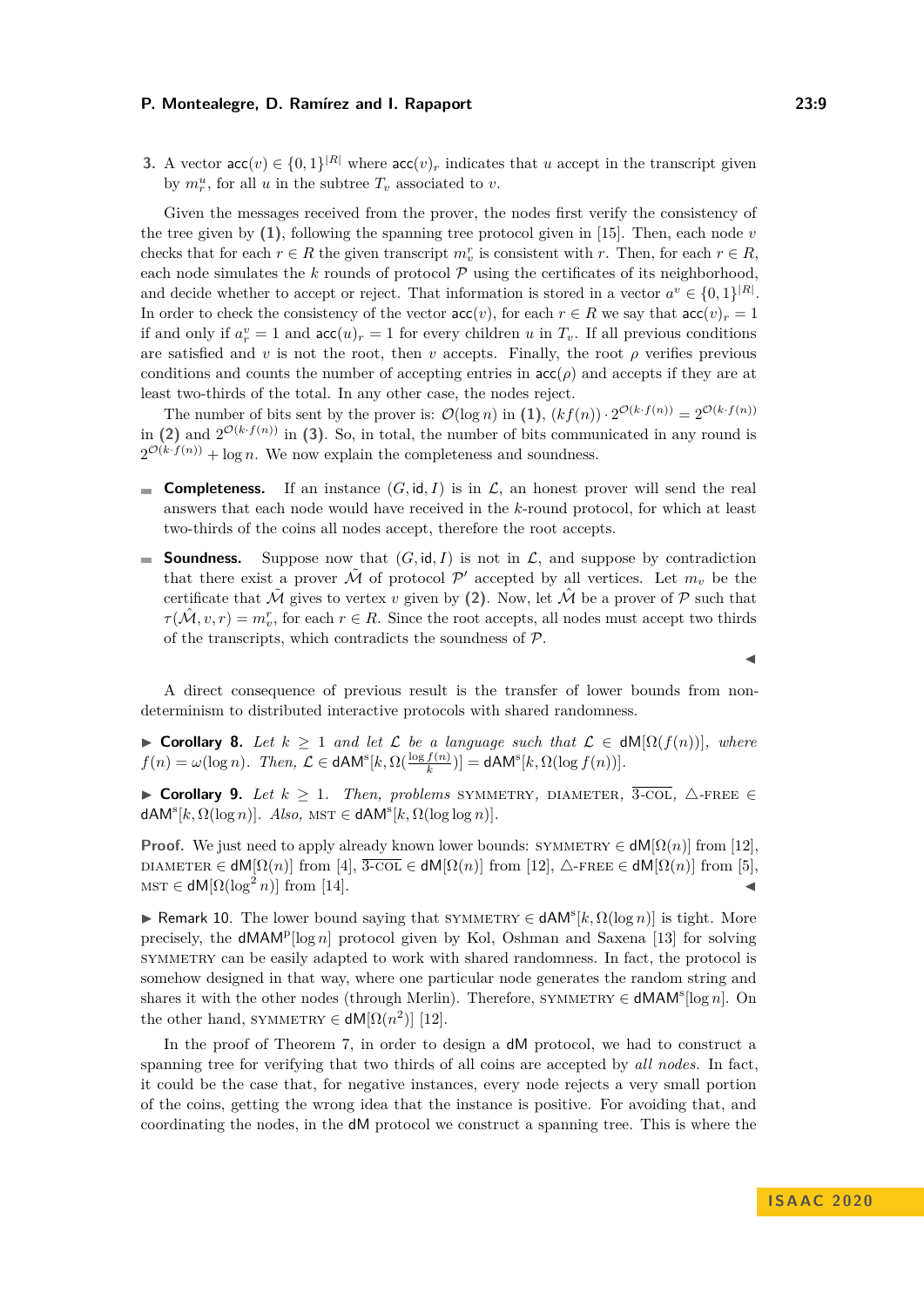#### **23:10 Randomness in Distributed Interactive Proofs**

additive  $\log n$  term comes from. Next result states that previous situation does not occur if, instead of two thirds, we ask the interactive protocol to accept *with high probabilty*.

**► Theorem 11.** Let  $k \ge 1$  and let  $\mathcal{L}$  be a language such that  $\mathcal{L} \in dAM_{\varepsilon}^s[k, f(n)]$ , with  $\varepsilon < \frac{1}{n+1}$ *. Then,*  $\mathcal{L} \in \mathsf{dM}[2^{\mathcal{O}(k \ f(n))}].$ 

<span id="page-9-2"></span> $\triangleright$  **Corollary 12.** *Let*  $k \ge 1$  *and let*  $\mathcal{L}$  *be a language such that*  $\mathcal{L} \in dM[Ω(f(n))]$ *. Then,*  $\mathcal{L} \in \mathsf{dAM}^{\mathbf{s}}_{\varepsilon}[k,\Omega(\frac{\log f(n)}{k})]=\mathsf{dAM}^{\mathbf{s}}_{\varepsilon}[k,\Omega(\log f(n))], \ with \ \varepsilon < \frac{1}{n+1}.$ 

 $\triangleright$  **Corollary 13.** *Let*  $k \geq 1$ *. Then, problems* PLANAR, OUTERPLANAR, SPANNING-TREE  $\in$  **dAM**<sup>*s*</sup><sub> $\varepsilon$ </sub>[ $k$ ,  $\Omega(\log \log n)$ ], with  $\varepsilon < \frac{1}{n+1}$ .

**Proof.** All these languages belong to  $dM[\log n]$  [\[12\]](#page-12-4).

# <span id="page-9-0"></span>**4 dAM**<sup>s</sup> **vs dAM**<sup>p</sup>

A recent result shows that dAM protocols with private randomness are more powerful than dAM protocols with shared randomness [\[5\]](#page-12-9). The precise result corresponds to next proposition.

<span id="page-9-4"></span>**► Proposition 14** ([\[5\]](#page-12-9)). Let  $k \geq 1$ ,  $0 < \varepsilon < \frac{1}{2}$ , and  $\mathcal{L}$  be a language such that  $\mathcal{L} \in$  $dAM_{\varepsilon}^{\mathrm{s}}[k, f(n)]$ *.* Then,  $\mathcal{L} \in \mathsf{dAM}_{\varepsilon}^{\mathrm{p}}[k, f(n) + \log n]$ *.* 

A natural question is whether the two models are equivalent. In this section we give a negative answer. We separate them through problem amos. Recall that amos is the language of labeled graphs where at most one node is selected. It is already known that amos ∈ dM[Θ(log *n*)] [\[12\]](#page-12-4). Moreover, in [\[8\]](#page-12-10) the authors show that adding randomness *after* the nondeterministic round does not help. More precisely, AMOS  $\in dMA_{\varepsilon}^{p}[\Omega(\log n)]$ , for  $0 < \varepsilon < \frac{1}{5}.$ 

The situation changes dramatically when randomness goes *before* nondeterminism, as explained in the following proposition.

► Proposition 15 ([\[8\]](#page-12-10)). Let  $0 < \varepsilon < \frac{1}{2}$ . Then, AMOS  $\in$  dAM $_{\varepsilon}^{\text{p}}[\log(\varepsilon^{-1})] =$  dAM $_{\varepsilon}^{\text{p}}[1]$ .

In the shared randomness framework, we can construct a protocol that uses bandwidth  $O(\log \log n)$ . As we are going to see in Theorem [17,](#page-9-1) this upper bound is indeed tight.

<span id="page-9-3"></span>► Lemma 16. AMOS  $\in$  dAM<sup>s</sup>[log log n].

**Proof.** The protocol is the following. First, each node considers the smallest prime *q* such that  $\log^{c+2} n \leq q \leq 2 \log^{c+2} n$  and constructs a polynomial over the field  $\mathbb{F}_q$  associated to its id given by  $p_v(x) = \sum_{i \leq \log(\text{id}(v))} \text{bin}_i(\text{id}(v)) \cdot x^i$ . Where  $\text{bin}_i(m)$  corresponds to *i*-th bit in the binary representation of *m*. All nodes generate a random string  $s \in \mathbb{F}_q$  using the shared randomness. Then, the prover sends to each node the random evaluation of the selected node  $v_0$ . More precisely,  $\bar{p} = p_{v_0}(s)$ , which is of size  $O(\log \log n)$ . The nodes first check if they all received the same value  $\bar{p}$ . If a node v is not selected, then it always accepts; otherwise, it accepts if and only if  $p_v(s) = \bar{p}$ . If an instance belongs to AMOS, then all nodes accept. Otherwise, there exist at least two selected nodes *u* and *v*. But the probability that  $p_v(s) = p_u(s)$  is at most  $\frac{1}{\log^c n}$ . J

From Corollary [12](#page-9-2) we conclude that, for every  $k \geq 1$ , AMOS  $\in$  **dAM**<sup>s</sup><sub> $\in$ </sub> $[k, \Omega(\log \log n)]$  with  $\varepsilon < \frac{1}{n+1}$ . In other words, the protocol given in Lemma [16](#page-9-3) matches the lower bound for all correct protocols that run with high probability. Next theorem says that the upper bound is matched even when  $\varepsilon = \frac{1}{3}$ .

<span id="page-9-1"></span>**► Theorem 17.** *Let*  $k \ge 1$ *. Then,* AMOS ∈ dAM<sup>s</sup>[ $k$ ,  $\Theta(\log \log n)$ ]*.*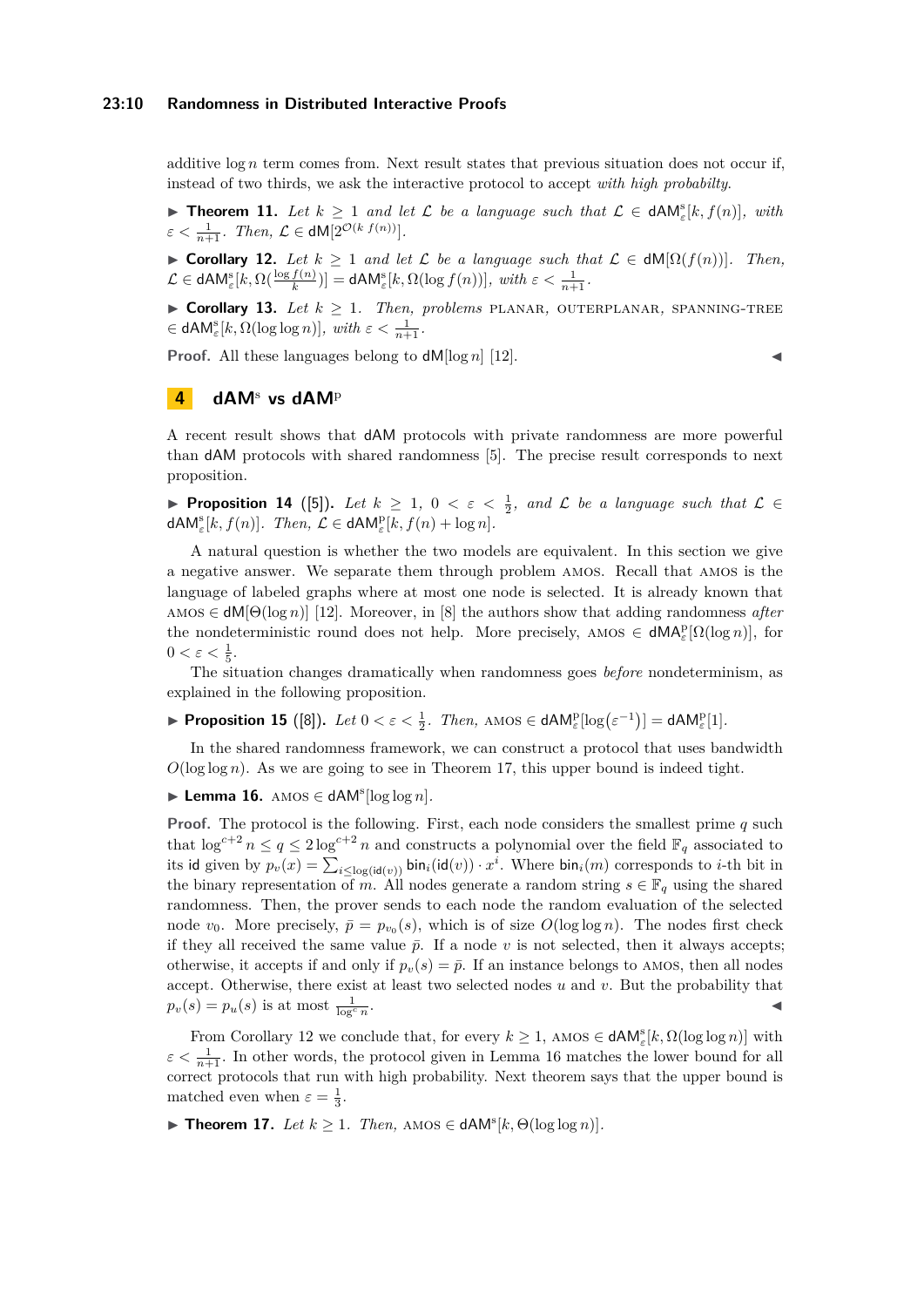# <span id="page-10-0"></span>**5 dMA**<sup>s</sup> **vs dMA**<sup>p</sup>

In this section we first see that, in what regards private and shared randomness, roles are reversed when we address dMA protocols instead of dAM protocols. In fact, we get a result analogous to that of Crescenzi, Fraigniaud, and Paz [\[5\]](#page-12-9) (Proposition [14\)](#page-9-4) which says that dMA protocols with shared randomness are more powerful than dMA protocols with private randomness.

**► Theorem 18.** Let  $\varepsilon, \delta > 0$  with  $\varepsilon + \delta < \frac{1}{2}$  and let  $\mathcal{L}$  be a language such that  $\mathcal{L} \in \text{dMA}_{\varepsilon}^{\text{p}}[f(n)]$ . *Then,*  $\mathcal{L} \in \mathsf{dAM}^s_{\varepsilon+\delta}[f(n)+\log n + \log(\delta^{-1})].$ 

As we did in previous section for dAM protocols, we are going to give here a negative answer to the question whether  $dMA<sup>s</sup>$  and  $dMA<sup>p</sup>$  are equivalent models. For obtaining such separation, we use the problem 2-COL-EQ. Recall that this language is the set of network configurations  $(G, id, I)$ , where *I* is a function  $I: V(G) \to \{0, 1\}^n$ , such that *I* is a proper two-coloring of *G*. In other words, (*G,* id*, I*) belongs to 2-col-eq if and only if there is a partition  ${V_0, V_1}$  of  $V(G)$ , such that both  $V_0$  and  $V_1$  are inependent sets and, for all *v*, *w* ∈ *V*<sub>*i*</sub>, we have that *I*(*v*) = *I*(*w*), for *i* ∈ {0, 1}.

Next lemma says that 2-COL-EQ is "easy" to solve using shared randomness.

<span id="page-10-3"></span>► Lemma 19. 2-COL-EQ  $\in$  dMA<sup>s</sup>[log *n*].

The goal now is to prove that 2-COL-EQ  $\in$  **dMA**<sup>p</sup> $[\Theta(\sqrt{n})]$ . Babai and Kimmel devise a private coin, randomized protocol in the simultaneous messages model (SM) that solves  $\alpha$  provact com, randomized protocol in the simulatious messages model (SM) that solves EQUALITY communicating  $\mathcal{O}(\sqrt{n})$  bits [\[1\]](#page-12-12). Problem EQUALITY consists in deciding whether two *n*-bit boolean vectors, the inputs of Alice and Bob, are equal.

 $\triangleright$  **Proposition 20** ([\[1\]](#page-12-12)). *There exists a private coin, randomized protocol in the* SM *model that solves* EQUALITY *using*  $\mathcal{O}(\sqrt{n})$  *bits.* 

By using the protocol of Babai and Kimel, one can directly construct a  $dMA<sup>p</sup>$  protocol for 2-COL-EQ.

► Lemma 21. 2-COL-EQ  $\in$  dMA<sup>p</sup> $\lfloor\sqrt{n}\rfloor$ *.* 

The lower bound is considerably more involved, and we explain it in the next subsection.

# **5.1 The lower bound**

In order to give a lower-bound on the bandwidth of any  $dMA<sup>p</sup>$  protocol solving 2-COL-EQ, we show that the result of Babai and Kimmel given by Proposition [4](#page-6-0) can be extended to the scenario where Alice and Bob have access to random bits.

<span id="page-10-2"></span>**Fineorem 22.** Let  $f: X \times Y \to \{0, 1\}$  be any boolean function. Let  $0 < \varepsilon < \frac{1}{2}$ . Any  $\varepsilon$ -error MAsym *protocol for solving f using private coins needs the messages to be of size at least*  $\Omega\left(\sqrt{\text{Msym}(f)}\right)$ .

<span id="page-10-1"></span>Using previous theorem, we can construct a lower-bound for 2-COL-EQ.

**Example 23.** *If* 2-COL-EQ  $\in$  dMA<sup>p</sup><sub>*ε*</sub> $[f(n)]$  *with*  $\varepsilon$  < 1/4*, then there exists a protocol* P *solving* EQUALITY *in the*  $\mathsf{MA}^{sym}$  *model with bandwidth*  $\mathcal{O}(f(n))$ *.*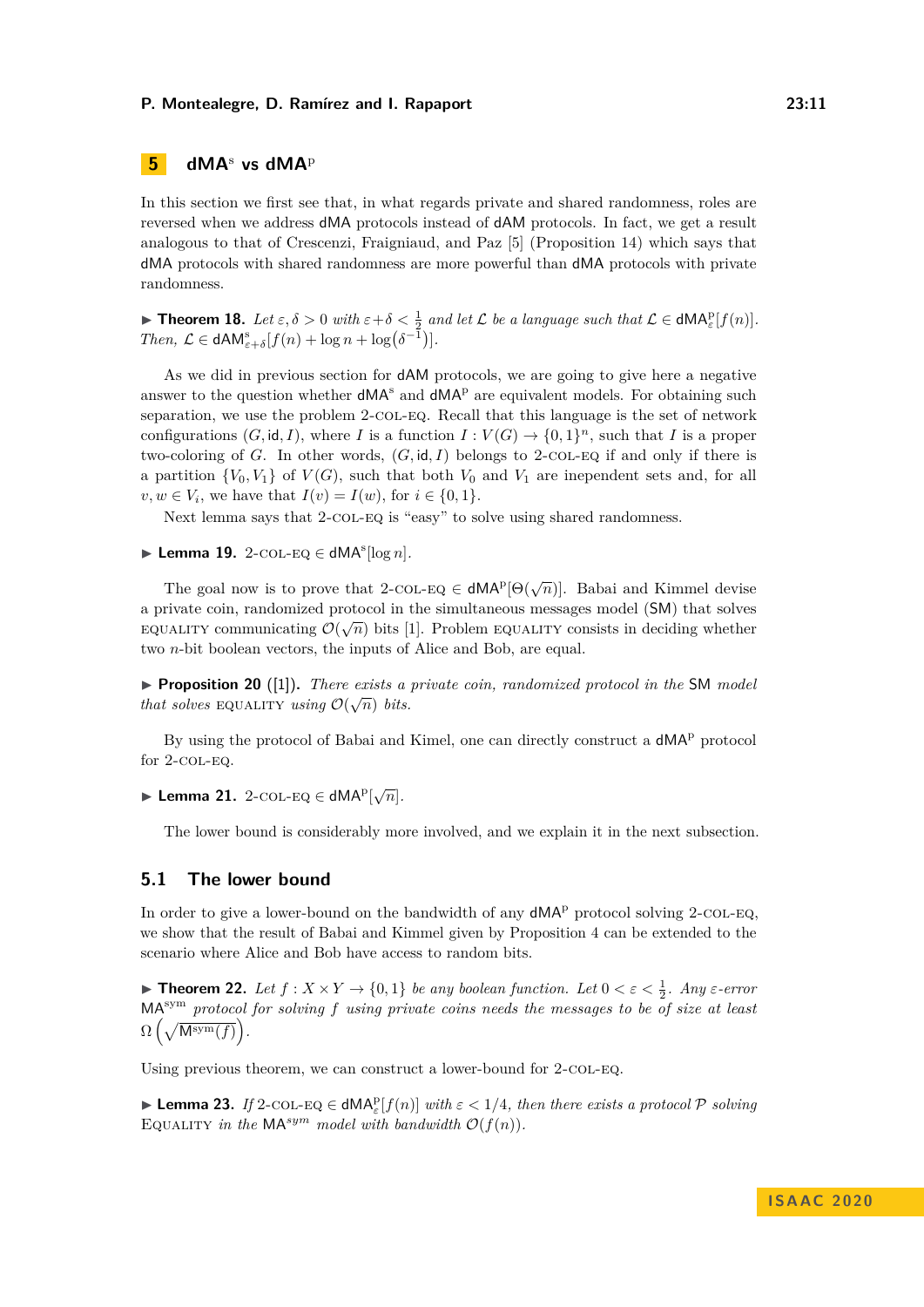#### **23:12 Randomness in Distributed Interactive Proofs**

**Sketch of the proof of Lemma [23.](#page-10-1)** We show that, any dMA protocol  $P$  for 2-col-Eq. that uses random coins and error probability  $\varepsilon$ , can be transformed into an MA<sup>sym</sup> protocol P<sup>\*</sup> with error probability 3 $\varepsilon$ . Let  $x, y \in \{0, 1\}^n$ , and assume without loss of generality that *n* is even. Given  $n \in \mathbb{N}$ , Alice, Bob and the referee, construct the following network configuration  $(G, id, I)$ :

*G* is a path of  $2n + 1$  nodes  $v_1, \ldots, v_{2n+1}$ .

$$
= id(v_i) = i \text{ for each } i \in \{1, ..., 2n+1\}.
$$

 $I(v_i) =$  $\sqrt{ }$  $\left\vert \right\vert$  $\mathcal{L}$  $0^n$  if *i* is odd, *x* if *i* is even and  $i \leq n$ , *y* if *i* is even and  $i > n$ .



**Figure 1** An instance (*G,* id*, I*) constructed by Alice and Bob. The blue box corresponds to the set of nodes assigned to Alice, along with input *x*. Those in the red box are the ones assigned to Bob, along with input *y*. The orange box contains a single node assigned to the referee, whose input is fixed.

Observe that  $(G, id, I)$  is a ves-instance of 2-COL-EQ if and only if  $(x, y)$  is a ves-instance of Equality. Given the input *x* for Alice and *y* for Bob, the players proceed to construct the instance  $(G, id, I)$ : Alice takes the first *n* nodes of *G* while Bob takes the last *n*. Finally, the central node is assigned to the referee. For each  $v \in G$ , let  $m(v)$  be the certificate that Merlin sends to node  $v$  according to protocol  $P$ . In protocol  $P^*$ , Alice receives from the prover the certificate  $(m(v_n), m(v_{n+1}))$ , and Bob receives the certificate  $(m(v_{n+1}), m(v_{n+2}))$ . Then, the players construct all the possible certificates of the vertices in their side and communicate the most probable output to the referee, together with the messages that nodes  $v_n$  and  $v_{n+2}$ communicate to node  $v_{n+1}$  in protocol  $P$ . Using the information received, the referee accepts if Alice, Bob and vertex  $v_{n+1}$  accept.

We are now ready to explicitly give the lower bound for 2-COL-EQ.

# **Fineorem 24.** 2-COL-EQ  $\in$  dMA<sub>E</sub><sup>D</sup> $(\sqrt{n})$ ] *for any*  $\varepsilon < \frac{1}{4}$  *and* 2-COL-EQ  $\in$  dMA<sub>1</sub><sup>3</sup><sub>1</sub> $\in$  $[Θ(\log n)]$ *.*

**Proof.** In the classic 2-party communication model of Alice and Bob the problem EQUALITY has complexity  $\Theta(n)$  even with the help of nondeterminism [\[17\]](#page-12-18). This bound translates naturally to the simultaneous messages model, and so  $N(\text{EQUALITY}) = \Theta(n)$ . From Theorem [22](#page-10-2) we deduce that any protocol in the model  $MA^{sym}$  for EQUALITY using random bits requires  $\Theta(\sqrt{n})$  bits. Now, let  $\varepsilon < 1/4$ . If there exists a protocol *P* for 2-COL-EQ using *o*( $\sqrt{n}$ ) bits with error smaller than  $\varepsilon$ , then, by Lemma [23,](#page-10-1) there would exist a protocol  $\mathcal{P}^*$  for EQUALITY while error smaller than  $\varepsilon$ , then, by Bennia 23, there would exist a protocol  $\ell$  for E<br>in the model  $\mathsf{MA}^{\mathsf{sym}}$  using  $o(\sqrt{n})$  bits with error smaller than 1/3, a contradiction.

Moreover, for every  $\varepsilon \leq 1/3$ , if 2-COL-EQ belongs to  $\mathsf{dMA}_{\varepsilon}^{\mathsf{s}}[f(n)]$  then  $f(n) = \Omega(\log n)$ , as we can derandomize the protocol and it would contradict the bound for EQUALITY. Thus, by Lemma [19,](#page-10-3) we conclude that the protocol is tight.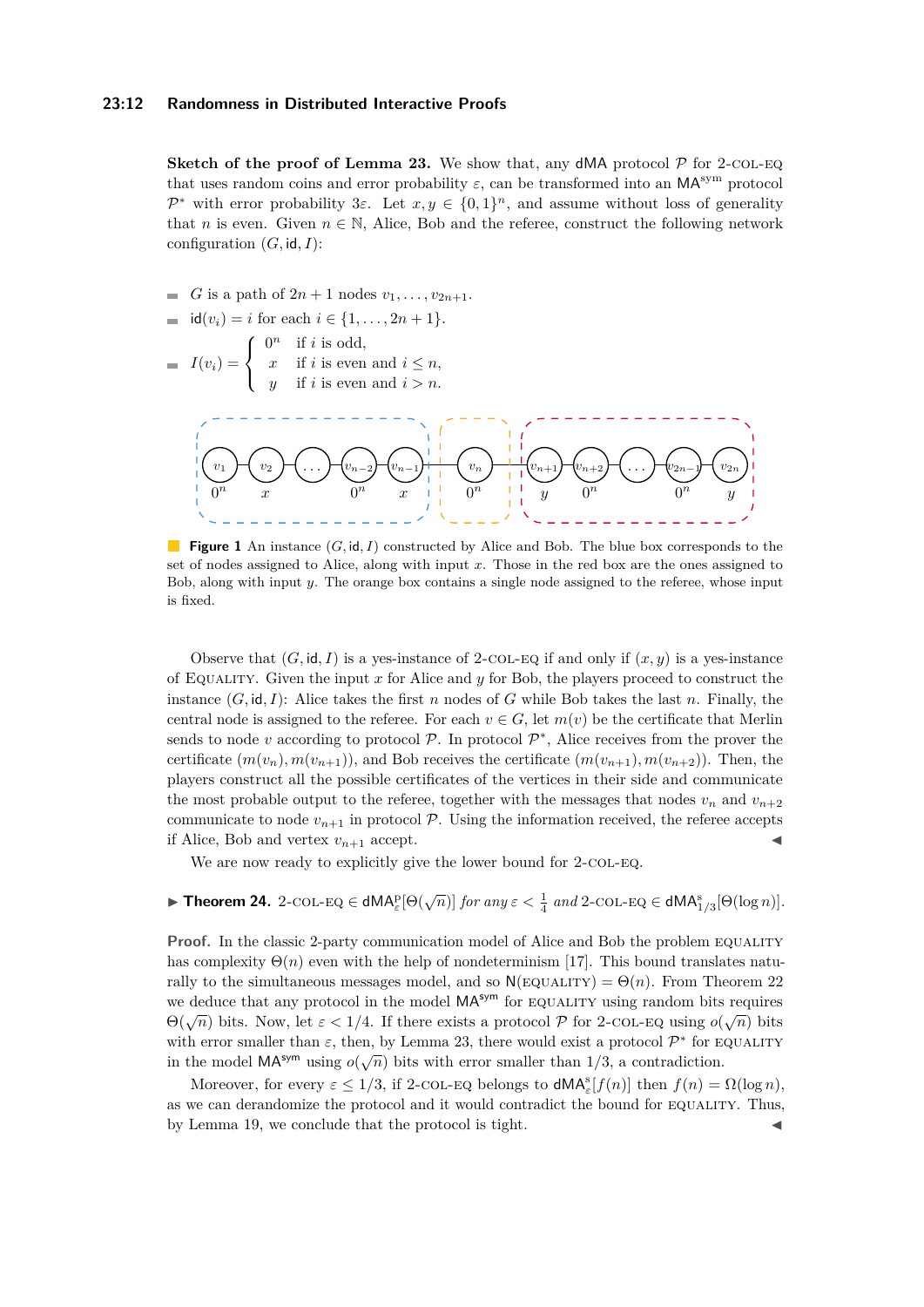#### **References**

- <span id="page-12-12"></span>**1** László Babai and Peter G Kimmel. Randomized simultaneous messages: Solution of a problem of Yao in communication complexity. In *Proceedings of Computational Complexity. Twelfth Annual IEEE Conference*, pages 239–246. IEEE, 1997.
- <span id="page-12-7"></span>**2** Mor Baruch, Pierre Fraigniaud, and Boaz Patt-Shamir. Randomized proof-labeling schemes. In *Proceedings of the 2015 ACM Symposium on Principles of Distributed Computing*, pages 315–324, 2015.
- <span id="page-12-13"></span>**3** Florent Becker, Pedro Montealegre, Ivan Rapaport, and Ioan Todinca. The simultaneous number-in-hand communication model for networks: Private coins, public coins and determinism. In *International Colloquium on Structural Information and Communication Complexity*, pages 83–95. Springer, 2014.
- <span id="page-12-16"></span>**4** Keren Censor-Hillel, Ami Paz, and Mor Perry. Approximate proof-labeling schemes. *Theoretical Computer Science*, 2018.
- <span id="page-12-9"></span>**5** Pierluigi Crescenzi, Pierre Fraigniaud, and Ami Paz. Trade-offs in distributed interactive proofs. In *33rd International Symposium on Distributed Computing (DISC 2019)*. Schloss Dagstuhl-Leibniz-Zentrum fuer Informatik, 2019.
- <span id="page-12-14"></span>**6** Orr Fischer, Rotem Oshman, and Uri Zwick. Public vs. private randomness in simultaneous multi-party communication complexity. In *Proc. of the International Colloquium on Structural Information and Communication Complexity*, volume 9988 of *Lecture Notes in Computer Science*, pages 60–74, 2016.
- <span id="page-12-3"></span>**7** Pierre Fraigniaud, Amos Korman, and David Peleg. Towards a complexity theory for local distributed computing. *Journal of the ACM (JACM)*, 60(5):1–26, 2013.
- <span id="page-12-10"></span>**8** Pierre Fraigniaud, Pedro Montealegre, Rotem Oshman, Ivan Rapaport, and Ioan Todinca. On Distributed Merlin-Arthur Decision Protocols. In *International Colloquium on Structural Information and Communication Complexity*, pages 230–245. Springer, 2019.
- <span id="page-12-2"></span>**9** Pierre Fraigniaud, Boaz Patt-Shamir, and Mor Perry. Randomized proof-labeling schemes. *Distributed Computing*, 32(3):217–234, 2019.
- <span id="page-12-5"></span>**10** Oded Goldreich, Silvio Micali, and Avi Wigderson. Proofs that yield nothing but their validity or all languages in np have zero-knowledge proof systems. *Journal of the ACM (JACM)*, 38(3):690–728, 1991.
- <span id="page-12-6"></span>**11** Shafi Goldwasser, Silvio Micali, and Charles Rackoff. The knowledge complexity of interactive proof systems. *SIAM Journal on computing*, 18(1):186–208, 1989.
- <span id="page-12-4"></span>**12** Mika Göös and Jukka Suomela. Locally checkable proofs in distributed computing. *Theory of Computing*, 12(1):1–33, 2016.
- <span id="page-12-8"></span>**13** Gillat Kol, Rotem Oshman, and Raghuvansh R Saxena. Interactive distributed proofs. In *Proceedings of the 2018 ACM Symposium on Principles of Distributed Computing*, pages 255–264. ACM, 2018.
- <span id="page-12-17"></span>**14** Amos Korman and Shay Kutten. Distributed verification of minimum spanning trees. *Distributed Computing*, 20(4):253–266, 2007.
- <span id="page-12-1"></span>**15** Amos Korman, Shay Kutten, and David Peleg. Proof labeling schemes. *Distributed Computing*, 22(4):215–233, 2010.
- <span id="page-12-15"></span>**16** Ilan Kremer, Noam Nisan, and Dana Ron. On randomized one-round communication complexity. *Computational Complexity*, 8(1):21–49, 1999.
- <span id="page-12-18"></span>**17** Eyal Kushilevitz. Communication complexity. In *Advances in Computers*, volume 44, pages 331–360. Elsevier, 1997.
- <span id="page-12-11"></span>**18** Moni Naor, Merav Parte, and Eylon Yogev. The power of distributed verifiers in interactive proofs. In *Proceedings of the Fourteenth Annual ACM-SIAM Symposium on Discrete Algorithms*, pages 1096–115. SIAM, 2020.
- <span id="page-12-0"></span>**19** Moni Naor and Larry Stockmeyer. What can be computed locally? *SIAM Journal on Computing*, 24(6):1259–1277, 1995.